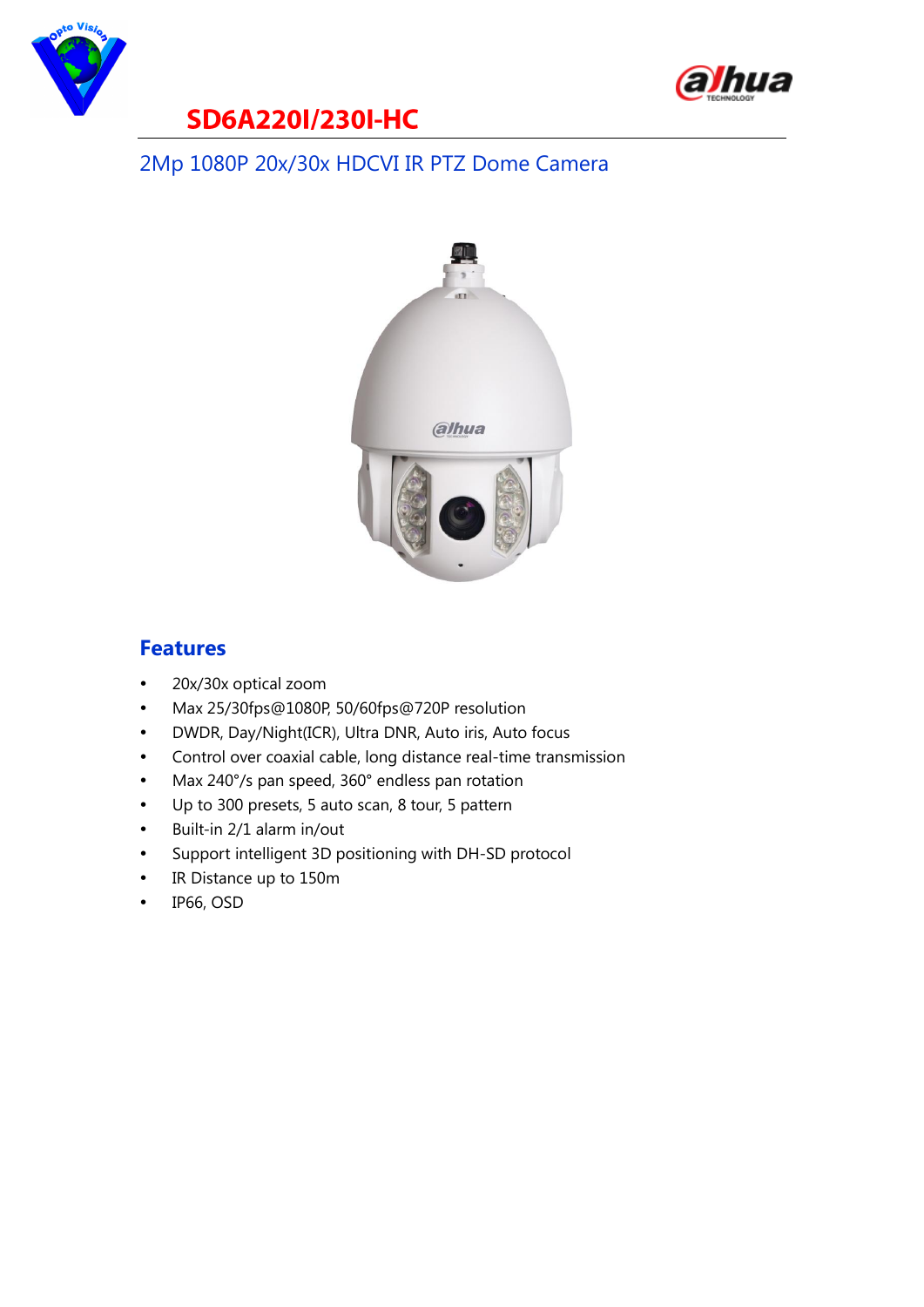

## **SD6A220I/230I-HC**

## **Technical Specifications**

| <b>Model</b>                  | DH-SD6A220I-HC                                                                              | DH-SD6A230I-HC                      |
|-------------------------------|---------------------------------------------------------------------------------------------|-------------------------------------|
| Camera                        |                                                                                             |                                     |
| Image Sensor                  | 1/2.8" Exmor CMOS                                                                           |                                     |
| <b>Effective Pixels</b>       | 1920(H) x 1080(V)                                                                           |                                     |
| Scanning System               | Progressive                                                                                 |                                     |
| Electronic Shutter Speed      | $1/1 \sim 1/30,000s$                                                                        |                                     |
| Min. Illumination             | Color: 0.05Lux@F1.4; B/W:                                                                   | Color: 0.05Lux@F1.6; B/W:           |
|                               | 0.005Lux@F1.4; 0Lux (IR on)                                                                 | 0.005Lux@F1.6; 0Lux (IR on)         |
| S/N Ratio                     | More than 55dB                                                                              |                                     |
| Resolution                    | 25/30fps@1080P, 25/30/50/60fps@720P                                                         |                                     |
| Video Output                  | 1-channel BNC HDCVI high definition video output                                            |                                     |
| <b>Camera Features</b>        |                                                                                             |                                     |
| Day/Night                     | Auto(ICR) / Color / B/W                                                                     |                                     |
| <b>Backlight Compensation</b> | BLC / HLC / DWDR (Digital WDR)                                                              |                                     |
| <b>White Balance</b>          | Auto, ATW, Indoor, Outdoor, Manual                                                          |                                     |
| Gain Control                  | Auto / Manual                                                                               |                                     |
| Noise Reduction               | 2D/3D                                                                                       |                                     |
| Privacy Masking               | Up to 24 areas                                                                              |                                     |
| Digital Zoom                  | 16x                                                                                         |                                     |
| Lens                          |                                                                                             |                                     |
| Focal Length                  | 4.7mm~94mm                                                                                  | 4.3mm~129mm                         |
|                               | (20x Optical zoom)                                                                          | (30x Optical zoom)                  |
| Max Aperture                  | $F1.4 \sim F2.6$                                                                            | $F1.6 \sim F5.0$                    |
| Focus Control                 | Auto / Manual                                                                               |                                     |
| Angle of View                 | H: $54.1^{\circ} \sim 3.2^{\circ}$                                                          | H: $65.1^{\circ} \sim 2.34^{\circ}$ |
| Close Focus Distance          | 100mm~ 1000mm                                                                               |                                     |
| <b>PTZ</b>                    |                                                                                             |                                     |
| Pan/Tilt Range                | Pan: 0° ~ 360° endless; Tilt: -10° ~ 90°, auto flip 180°                                    |                                     |
| Manual Control Speed          | Pan: 0.1° ~200° /s; Tilt: 0.1° ~120° /s                                                     |                                     |
| Preset Speed                  | Pan: 240° /s; Tilt: 200° /s                                                                 |                                     |
| Preset                        | 300(DH-SD), 255(Pelco-P/D)                                                                  |                                     |
| PTZ Mode                      | 5 Pattern, 8 Tour, Auto Pan, Auto Scan                                                      |                                     |
| Speed Setup                   | Human-oriented focal length/ speed adaptation                                               |                                     |
| Power up Action               | Auto restore to previous PTZ and lens status after power failure                            |                                     |
| <b>Idle Motion</b>            | Activate Preset/ Pan/ Scan/ Tour/ Pattern if there is no command in<br>the specified period |                                     |
|                               |                                                                                             |                                     |
| Time Task                     | Auto activation of Preset/ Pan/ Scan/ Tour/ Pattern by preset-time                          |                                     |
| Protocol                      | DH-SD, Pelco-P/D (Auto recognition)                                                         |                                     |
| IR Distance                   | 150m                                                                                        |                                     |
| <b>Audio</b>                  |                                                                                             |                                     |